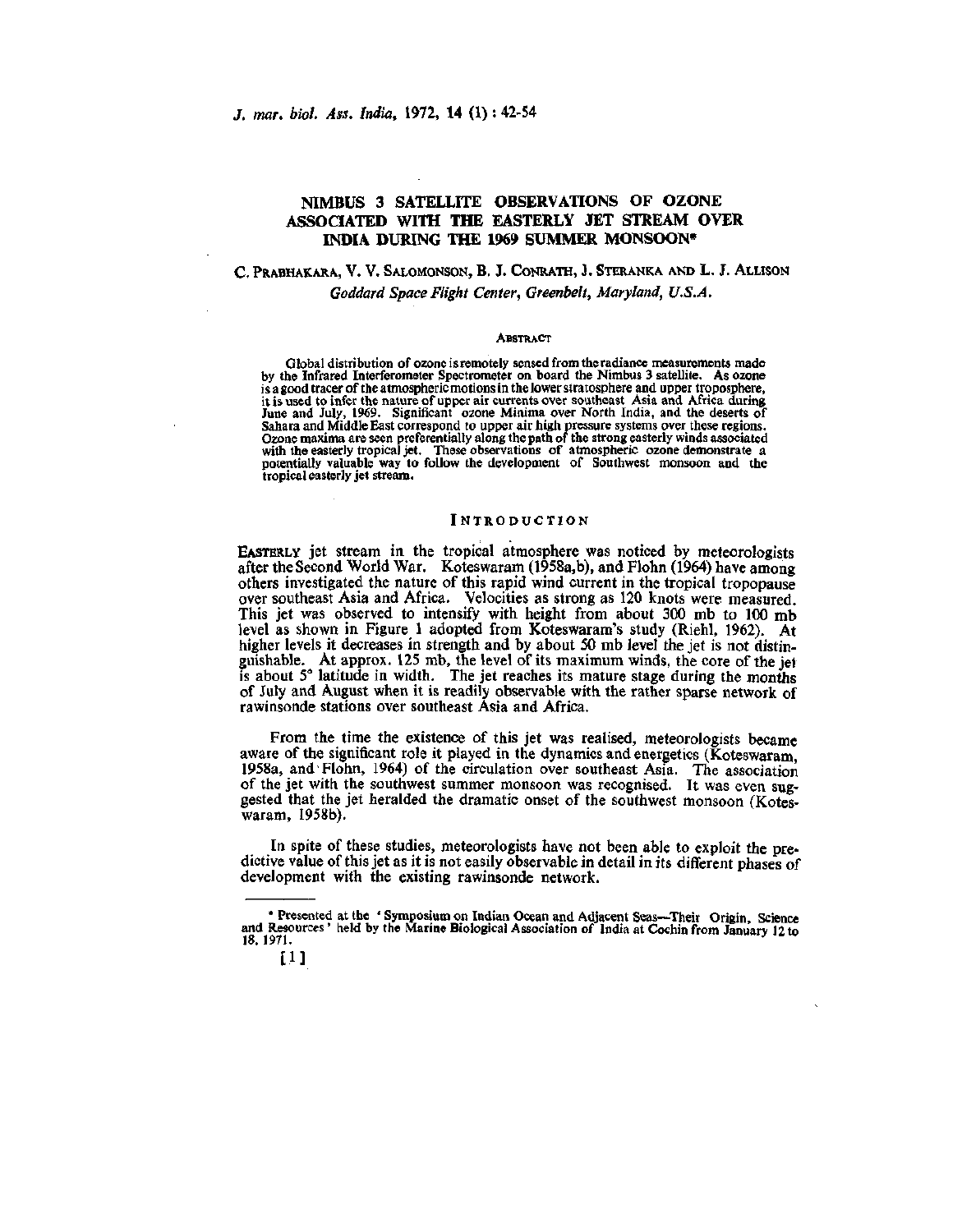An Infrared Interferometer Spectrometer (IRIS) on board the meteorological satellite Nimbus 3 has enabled us to remotely sound the global atmosphere and explore the nature of this jet. This IRIS functioned well from the 14th of April, 1969, the time of launch of Nimbus 3, until July 22, 1969.

In this study we infer the general nature of the upper air flow over southeast Asia and Africa including the easterly jet with the help of remotely sensed ozone content of the atmosphere. The radiance measurements made by IRIS in the  $15\mu$  $CO<sub>2</sub>$ , band, the water vapour window region around  $10.5\mu$  and the 9.6 $\mu$  ozone



Fio. 1. Streamlines and isotachs (knots, negative sign denotes east component) at 300 **200** and 100 mb, 25 July 1955, 03GCT (Koteswaram, 1958). A denotes anticyclonic circulation, C cyclonic circulation. Heavy dashed lines are easterly  $(J<sub>E</sub>)$  and westerly  $(J<sub>W</sub>)$  jet stream axes.

[2]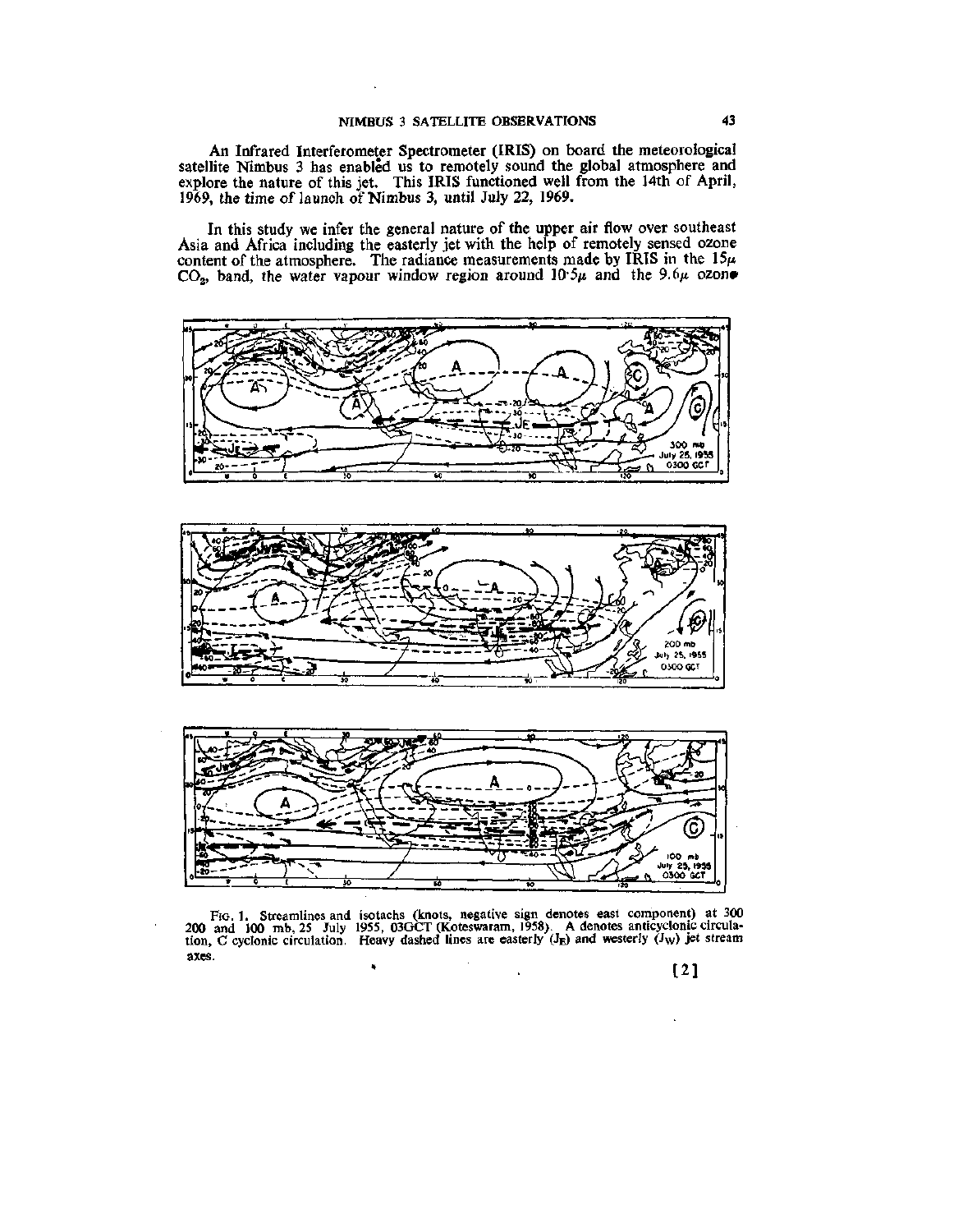band are used to derive the ozone content in the atmosphere (Prabhakara *et al.,*  1970,a).

Ozone is a good tracer of the atmospheric motions. Meteorological significance of this atmospheric trace constituent was realised as early as 1927 by Dobson and his associates (Dobson *et al.,* 1927). Since then many investigations have extended such studies of ozone. Newell (1963) and others have examined the manner in which this trace constituent, present significantly in the lower stratosphere, is transported •by large scale eddies, and meridional and zonal motions. From a pilot study of the global distribution of ozone for 8 days in April and another 8 days in July 1969, Prabhakara *et al.* (1970,b) have demonstrated that the time and space variations of ozone derived from IRIS do indeed closely relate to the large scale atmospheric motions. This was a first attempt to do such a study from a space platform, on a global scale. After that pilot study we have developed a simple linear multiple regression procedure to derive the ozone content of the atmosphere from IRIS measured radiances. Utilizing this fast computational procedure we have reduced some 200,000 spectra to get the global distribution of ozone for the life time of IRIS on Nimbus 3. The error of estimation of total ozone, by this method was found to be about  $8\%$  with respect to Dobson spectrometric measurements. The regression method and the mean monthly distribution of ozone over the globe for April, May, June and July of 1969 are presented in another paper by Prabhakara *et al.* (1970,c).

The spectral measurements made by IRIS can be used to determine qualitatively the cloud configuration in the troposphere. In clear sky conditions the ' window' region of the infrared spectrum around  $10.5\mu$  can effectively yield the surface brightness temperature with, of course, a few degrees of under-estimation due to the weak absorption of water vapor (Wark *et al.,* 1963). However, in cloudy skies window brightness temperature will depend largely on the amount and height of the clouds in the field of view of the spectrometer.

The pattern of ozone content should provide information on the large scale horizontal motions as well as the vertical motions present in the upper troposphere and the lower stratosphere (e.g.. Reed, 1950). As the troposphere and the lower stratosphere form a coupled system (e.g., Peng, 1965) we feel that the information from both the spectral regions sensed by satellite could aid us further in understanding and interpreting the nature of the easterly jet.

#### METHOD OF ANALYSIS

The Nimbus 3 satellite orbited with a period of about 107 minutes from 80°N to 80°S and the successive orbits are displaced about 26° in longitude at the equator The satellite is sun-synchronous, i.e., the satellite passes over most of the globe approximately at local noon or midnight. The retrogression of the satellite is such that in about 7 days the orbits repeat their passes over roughly the same geographic location.

The IRIS instrument measured the infrared spectrum, over an approximately circular field of view of about 150 km in diameter, viewing vertically down along the subsatellite path. Each successive spectrum was taken about 16 sec. apart which means there was one spectrum for every 0.9° latitude spacing in the tropics. Obviously some overlap of geographic view from successive snectra is thus obtained. After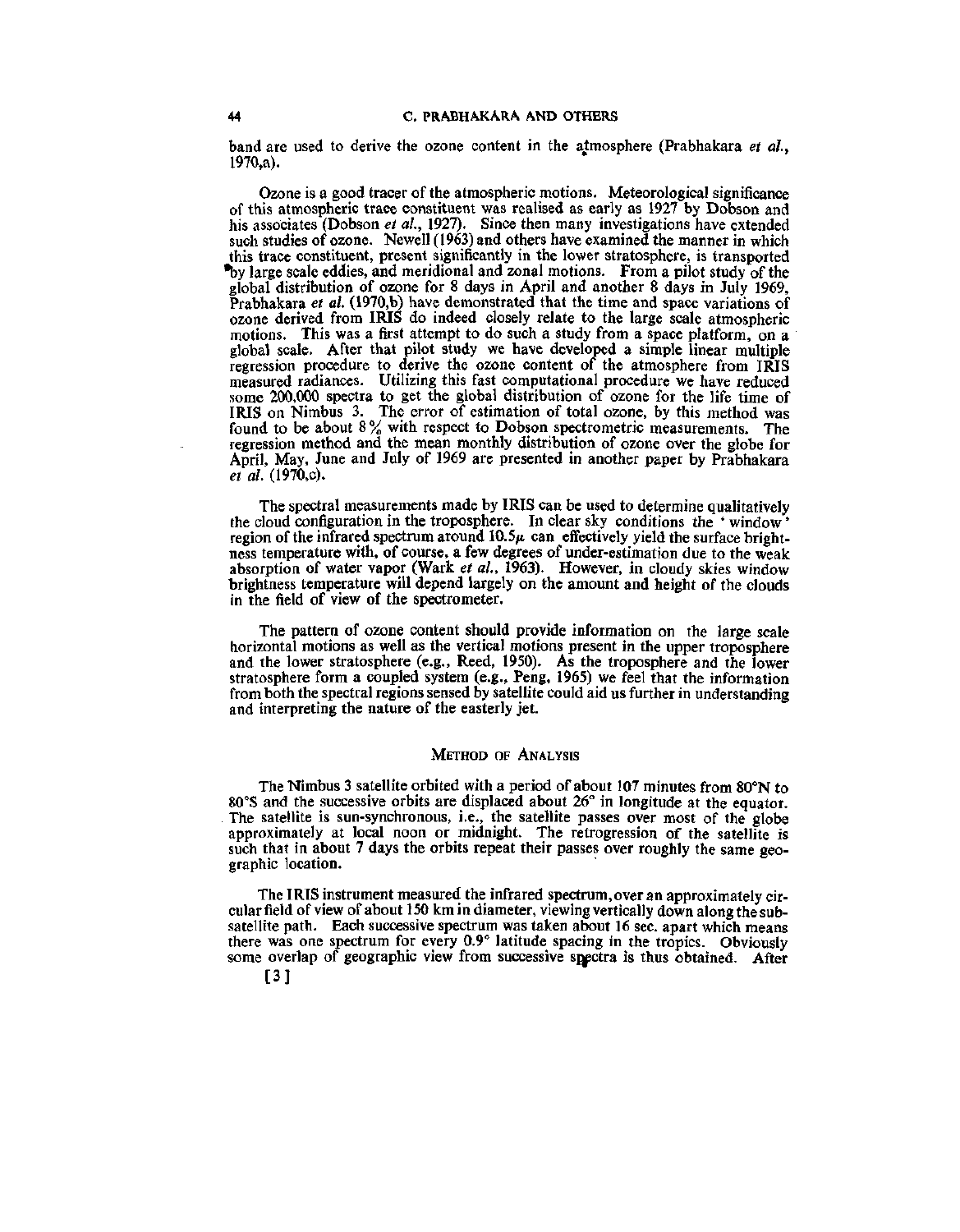taking 14 frames of consecutive spectra two spectra are missed, during which time calibration frames are taken (Nimbus Project, 1969).

The IRIS data obtained in this manner along the subsatellite path does not yield a simple synoptic picture consistent with a conventional meteorological scale of about 400 km. There is thus a need for us to choose a framework of space and time scales that are optimally suited to examine the IRIS'data and the meteorological problem under consideration.

From the description of the satellite orbital geometry given above, it is readily seen that at low latitudes, when we combine IRIS data for one week there should be one measurement in each box of 1° latitude by 5° longitude. For several practical reasons data from a significant number of orbits are missing and so we have chosen to combine data for a period of two to three weeks. This procedure guarantees us a nearly complete coverage of data in a grid system of  $1^{\circ} \times 5^{\circ}$ .

The easterly jet stream is presumed to be a rather steady system (Flohn, 1964) at least when it is well established diuring July and August. Therefore, in compositing data for some 15 days, as described above, it has been assumed that the effects produced by the jet during July have not been masked. With the fine grid system of  $1^{\circ} \times 5^{\circ}$  it is possible to delineate some significant details in the ozone maps that may be associated with the upper air currents. However, the choice of such a fine scale will result in a minimum amount of space and time averaging and hence, some subjective smoothing is necessary. So as to gain a better insight into the macroscale behaviour of the ozone variations and to introduce maximum of objectivity, we have analysed the ozone maps, for the same time periods, with the data averaged over  $10^{\circ} \times 10^{\circ}$ .

### DESCRIPTION OF OZONE AND CLOUDINESS MAPS

In order to infer the development of the easterly jet stream in its various phases, we have analyzed the IRIS ozone data for three successive periods—May 30-June 18, June 19-July 4, and July 5-22. The corresponding ozone maps of macroscale variations in total ozone are shown in Figures 2a, b, and c. The ozone maps in Figures 3a, b and c, correspond to the same periods but they are analyzed with  $1^{\circ} \times 5^{\circ}$  grid in order to reveal the fine detail in the spatial variations of total ozone. Figure 4a, b and c show the window brightness temperature in °K thus indicating the cloud conditions for the same periods, respectively. The isolineson the ozone maps reflect total ozone in *lOr^* cm STP.

The ozone maps in general show an increase of ozone both to the north and south of the equator. In the latitudinal regions north of 30°N and south of 20°S there is a tendency for ozone isolines to organize themselves in a nearly zonal fashion. However, between 30°N and 20°S there is a considerable amount of complexity in the ozone variations. We will focus our attention on four features : A. the broad ozone minimum over the Arabian Sea, Bay of Bengal, Indian Ocean and the adjoining Pacific Ocean (Figs. 2a and 3a); B. the ozone minimum over Northeast India, North Burma and China (Figs. 2b, c and 3b, c) ; C. the ozone minimum over Sahara and Middle East regions (Figs. 2b, c) and D. the small cells of ozonerich air and ozone-rich tongues surrounding the ozone minima B and C as shown in Figures 3a, b, and c. All the above features with the exception of D may be noticed in the macroscale scale maps.

[4]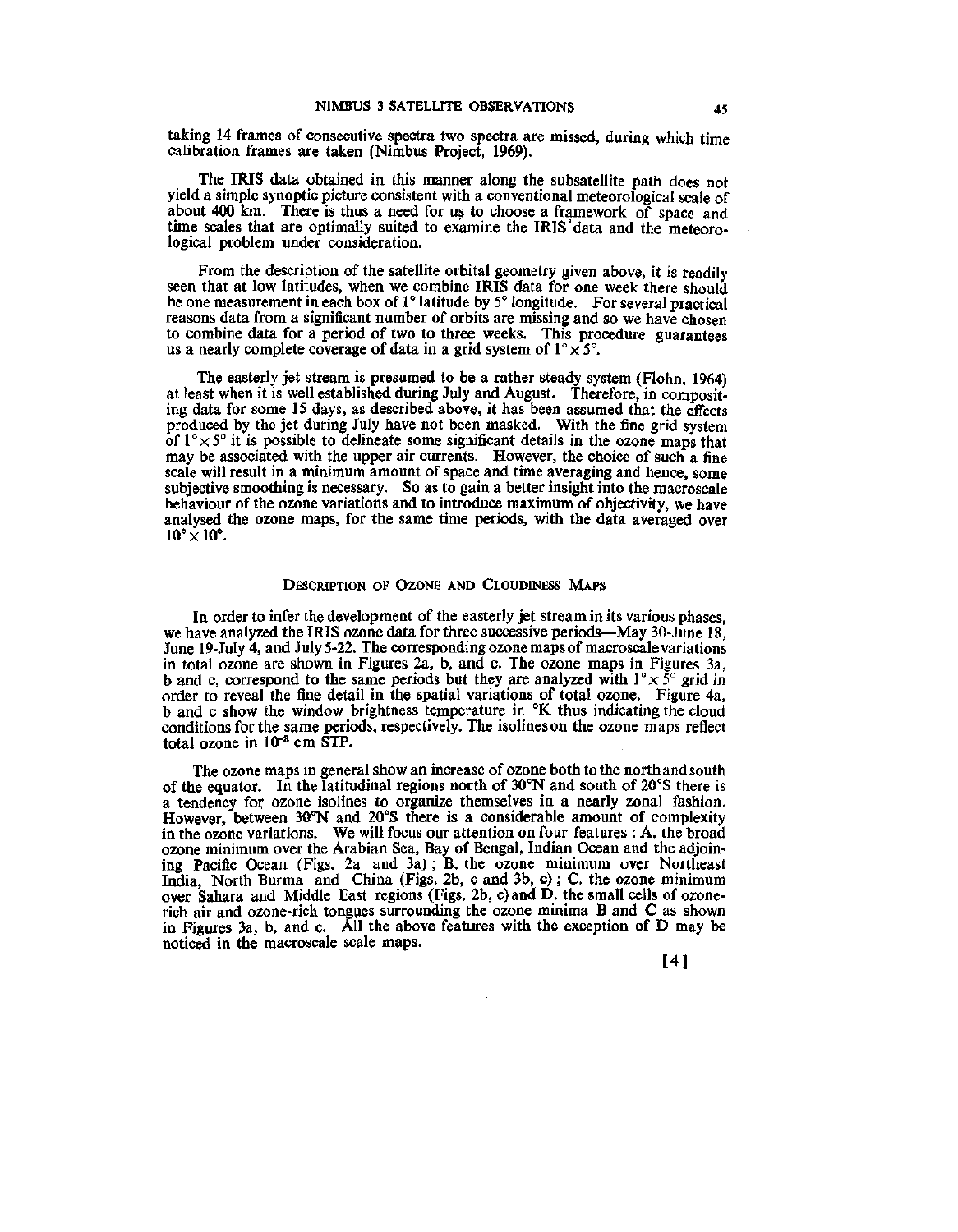l.



FIG. 2a. Distribution of total ozone (10<sup>th</sup> cm STP) derived from Nimbus 3-IRIS, with a grid of 10° lat. x 10° long, for the period May 30-June 18,1969; b. Same as 2a, for the period June 19-July 4, 1969; and c. Same as 2a, for the period July 5-22, 1969. **[5]** 

 $\ddot{\phantom{a}}$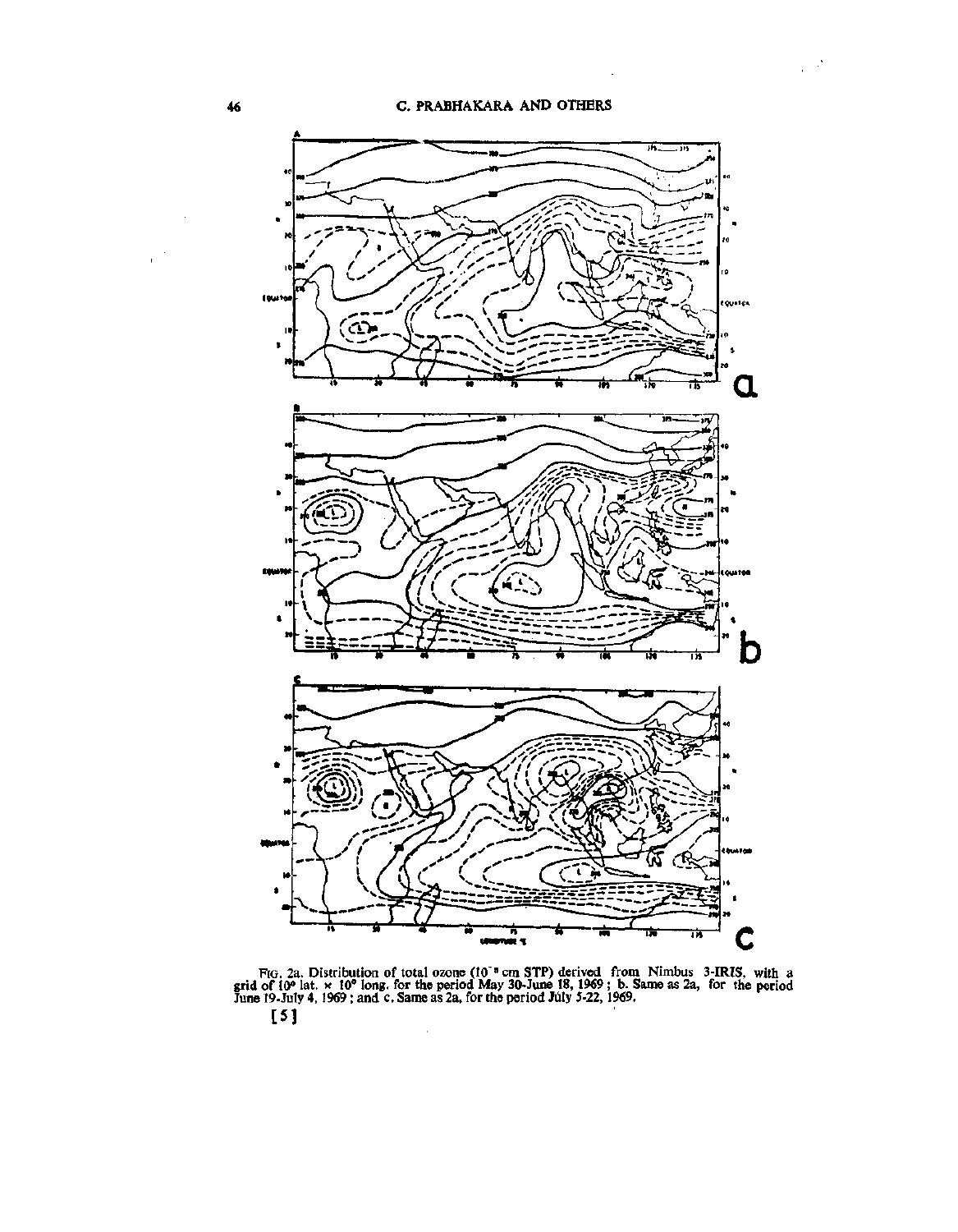

FIG. 3. A. Same as 2a, but analyzed with a grid of  $1^{\circ}$  lat.  $\times 5^{\circ}$  long ; B. Same as 2b, analyzed with a grid of 1° lat.  $x > 5$ ° long; and C. Same as 2c, analyzed with a grid of 1° lat.  $x > 5$ ° long.

**[6]**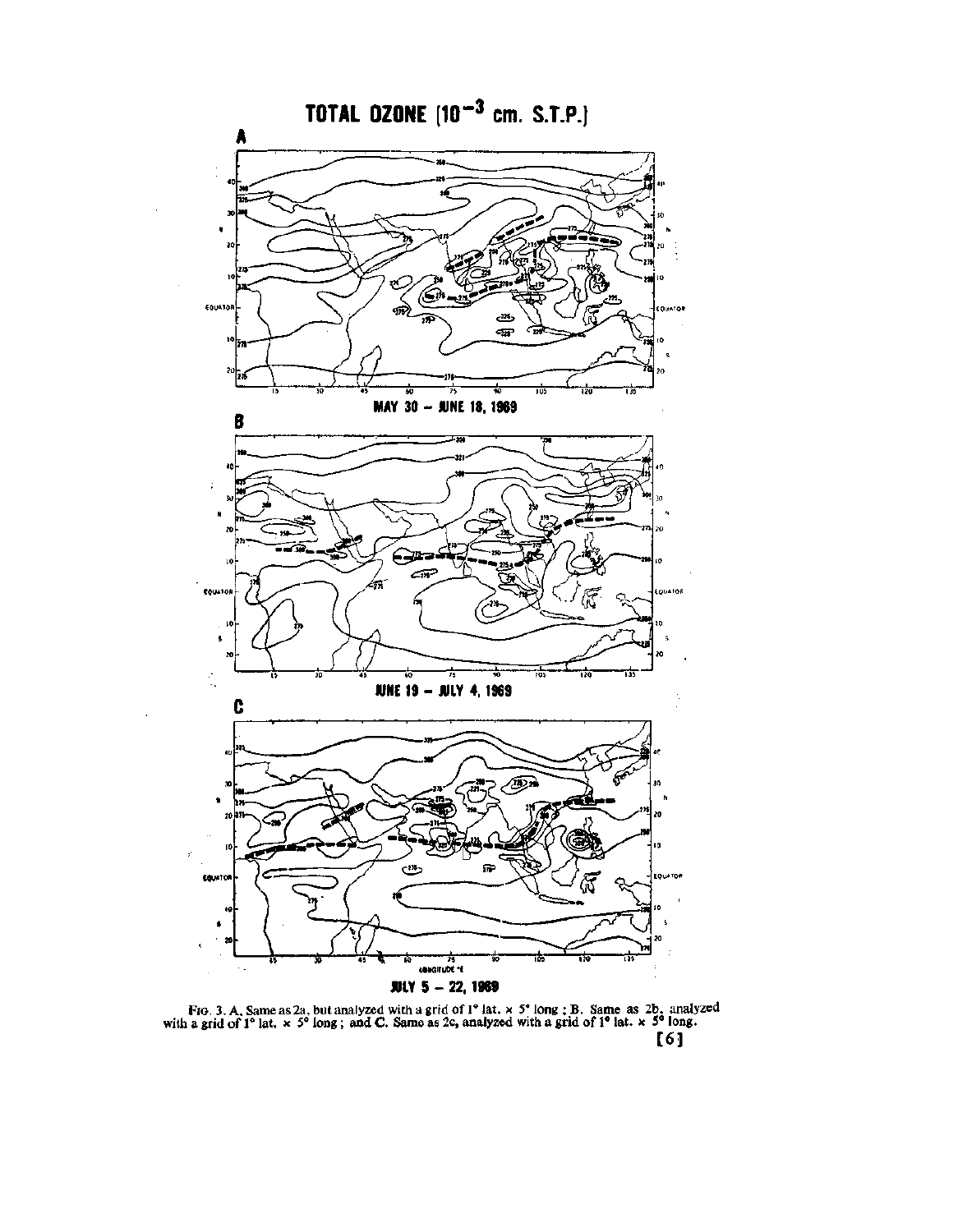## **48 C. PRABHAKARA AND OTHERS**

The progressive decrease in size of the ozone minimum A and its shifting toward the south from May 30 to July 22 is revealed by the ozone maps. The ozone minimum B which shows up vividly in the latter half of June migrates westward and intensifies markedly during July. The ozone minimum C on the other hand appears to originate and intensify in roughly the same geographic area during June and July. The ozone-rich tongues and small cells, D, gradually develop and align themselves around the ozone minima B and C. Finally in the last period these ozone-rich cells have established a broad and nearly continuous belt of ozone rich air from Taiwan through southwest India and Africa as is shown in Figure 3c. This description is by no means exhaustive but emphasises the salient features of the ozone maps.

The cloudiness maps for the same periods can be summarised in the following manner. In the period May 30-June 18 (Fig. 4a) the 300°K isotherm, suggesting nearly clear sky conditions, encloses large part of north Africa, Arabia, West Pakistan, Madagascar and large portions of the Indian Ocean south of the equator. The hot deserts of the Middle East and Sahara are enclosed by the 325°K isotherm. There is some cloudiness over central Africa ; to the far south of India, Ceylon and South Bay of Bengal; and over Burma, Indochina, Japan and the South China Sea. The picture remains about the same regarding areas above 300°K as we go to later periods (Figs. 4b and c) but we notice considerable increase in cloudiness over the Arabian Sea, Bay of Bengal, South India and northeast India.

### INTERPRETATION OF THE OZONE MAPS

# *a. Model of the Ozone Variations :*

The ozone maps described in the previous section reveal a great deal about the gross circulation patterns present in the atmosphere. In order to assess these circulation patterns systematically we need a dynamically consistent model to explain the ozone variations.

One such model for the mid-latitude regions has been presented by Reed (1950). According to this scheme the northerly flow of air which is converging and sinking on the west side of an upper air trough, in the mid-latitudes, is responsible for the enhanced total ozone amounts generally observed to the west of the surface low pressure region. Reed goes further to assess the relative importance of the horizontal and vertical advections which are additive in the foregoing situation. He estimates that for a typical increase of total ozone by  $35\%$  above its average value, horizontal advection is responsible for 20% while vertical advection accounts for the remaining 15%. This simple and elegant model holds well for the mid-latitudes but cannot be applied *in toto* to the tropical atmospheric conditions. In the tropics the upper air flow is not necessarily dominated by the migratory waves. Particularly, as an example we may cite, the large scale upper air closed high pressure system which dominates circulation in summer months over Tibet (Flohn, 1964), is a quasi-stationary phenomena. Furthermore, the tropical stratosphere is significantly more stable due to the steep rise of temperature above the tropopause. This stable layer will tend to damp out large scale vertical motions that may penetrate deep into the layers above tropopause. Taking into account these significant differences between the tropics and mid-latitudes we shall extend the above model to explain the ozone variations over the tropics.

The ozone mixing ratio (ozone density/air density) in the lower stratosphere is a conservative quantity because of the long life time ozone has compared to the

[7]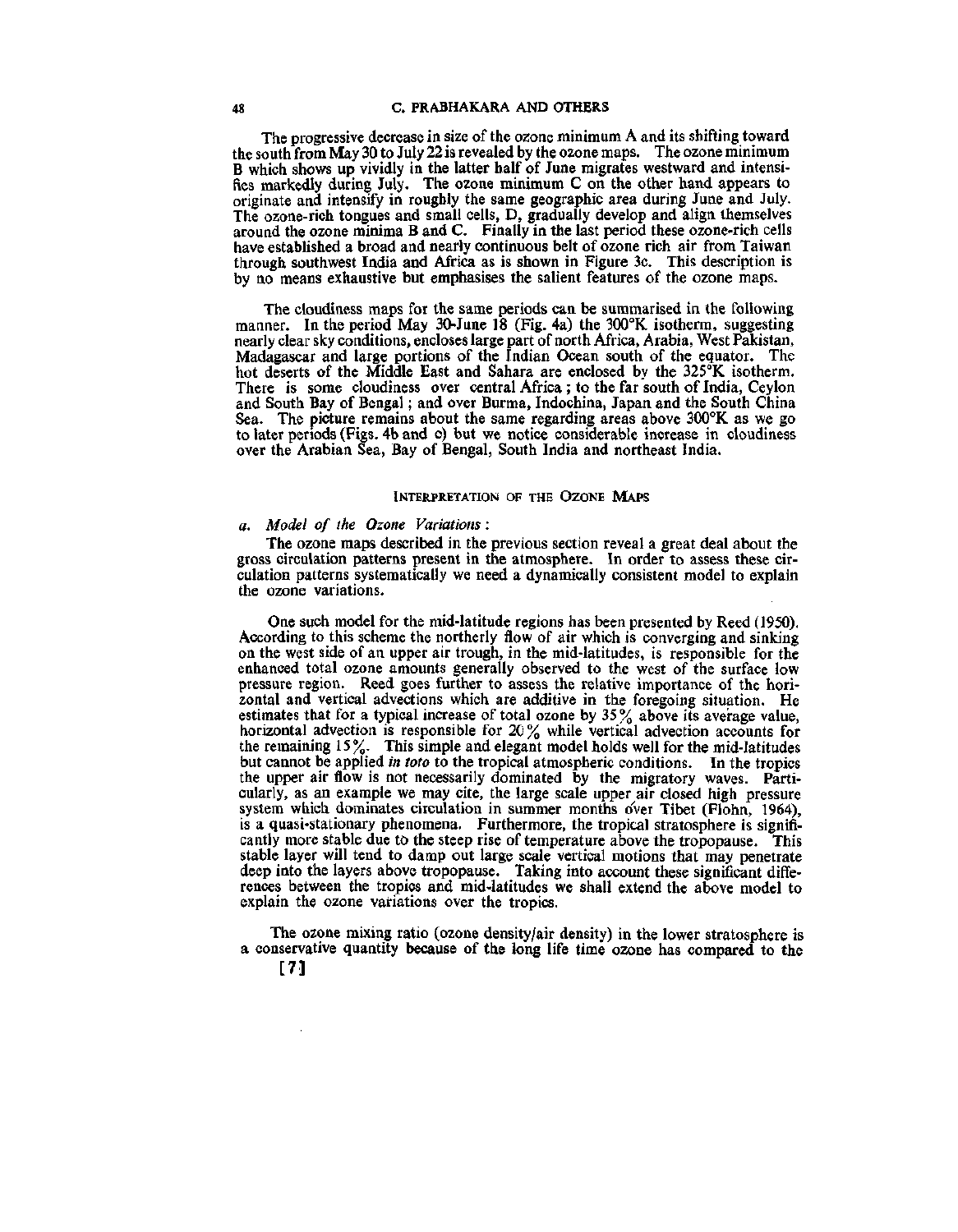

FIO. 4. A. Water vapor window (10.5 $\mu$ m) brightness temperature derived from Nimbus **3-IRIS, for the** period May 30-June 18, 1969 ; **B.** Same as 4A, for the period June 19-July 4, **1969; and C. Same** as 4a, **for the** period July 5-22, 1969.

 $\overline{\phantom{a}}$ 



4

 $\bar{\beta}$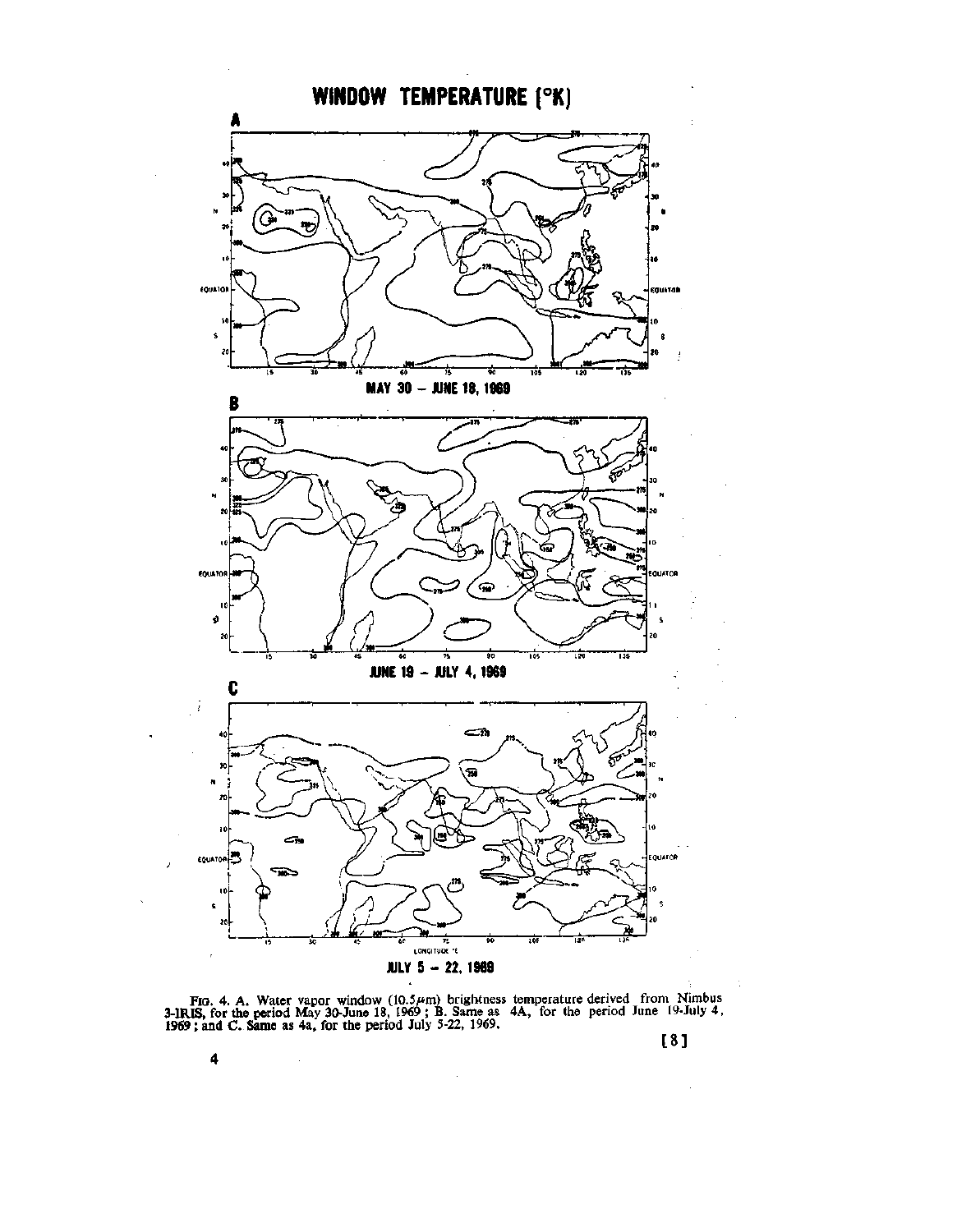photochemical processes in the lower stratosphere. Now we can write down the conservation equation (see for e.g., Prabhakara, 1963) for the ozone mixing ratio  $X$ , neglecting the effects due to small scale mixing terms, as

$$
\frac{dX}{dt} = -\left[ \left( u \frac{dX}{dx} + v \frac{dX}{dy} \right) + w \frac{dX}{dz} \right] \tag{1}
$$

The various symbols have their usual meaning.

We can readily see, from the above equation, that local changes in the mixing ratio depend on the net result of horizontal and vertical advections. In the midlatitude upper air troughs these two advective terras are additive on the west side of the trough line, and so the increase of ozone observed can be explained as such. It is quite conceivable that in some other cases, these two advective terms could be of opposite sign. In such an event the local change of mixing ratio would bear the sign of the dominant term. So we propose to examine the ozone changes in the tropics in the light of this more general framework.

#### *b. Discussion* :

The large scale variations of ozone over southeast Asia and Africa shown on the maps do not appear to have complete dependence on the tropospheric convective motions as revealed by the cloudiness maps. The evolution of the various feature A, B, C and D in the ozone maps follows a well defined course of their own. The window brightness temperature maps serve another purpose. Namely the areas that are strongly heated by the incident solar radiation are revealed quite vividly. However, over the mountainous regions and Tibetan plateau we cannot easily infer such heating from these maps.

The equatorial minimum of ozone A is associated with the Hadley cell of the global meridional circulation. The transport of ozone away from the low latitudes in the stratospheric regions is accomplished by this cell. The rising and horizontally divergent motions (e.g., Murgatroyd and Singleton, 1961) associated with this cell in the equatorial region produce the ozone minimum. The movement of the minimum region A, to the South from May 30 to July 22 suggests that the Hadley cell of the southern hemisphere is intensifying with the onset of winter.\* This phenomena is demonstrated on a nearly complete global scale in Prabhakara *et al.* (1970,c).

The ozone minima B and C we believe are coupled to the upper air high pressure systems. The minimum B over North India during July should be related to the commonly observed Tibetan upper high pressure cell at that time. Koteswaram's (Riehl, 1962) upper air maps, see (Fig. 1), suggest the existence of another high pressure cell aloft corresponding to the ozone minimum C over Sahara and Middle East region.

<sup>•</sup> The annual march of ozone is different than the migration of the various large scale systems in the troposphere which tend to follow the course of the sun. The occurrence of ozone maxima, in the middle and higher latitudes of the northern hemisphere, during spring and minima during fall primarily reflect this diflference. The photochemical controland production of ozone is enhanced north of the equator during northern summer. The latitudinal temperature gradient in the lower stratosphere of the northern tropics is reduced to its minimum value at that time ; whereas, south of the equator the temperature gradient is larger. As a conssquence of this thermal stratification the Hadley cell in the lower stratosphere of the southern hemisphere should intensify and thereby diminish the ozone content in the southern tropics.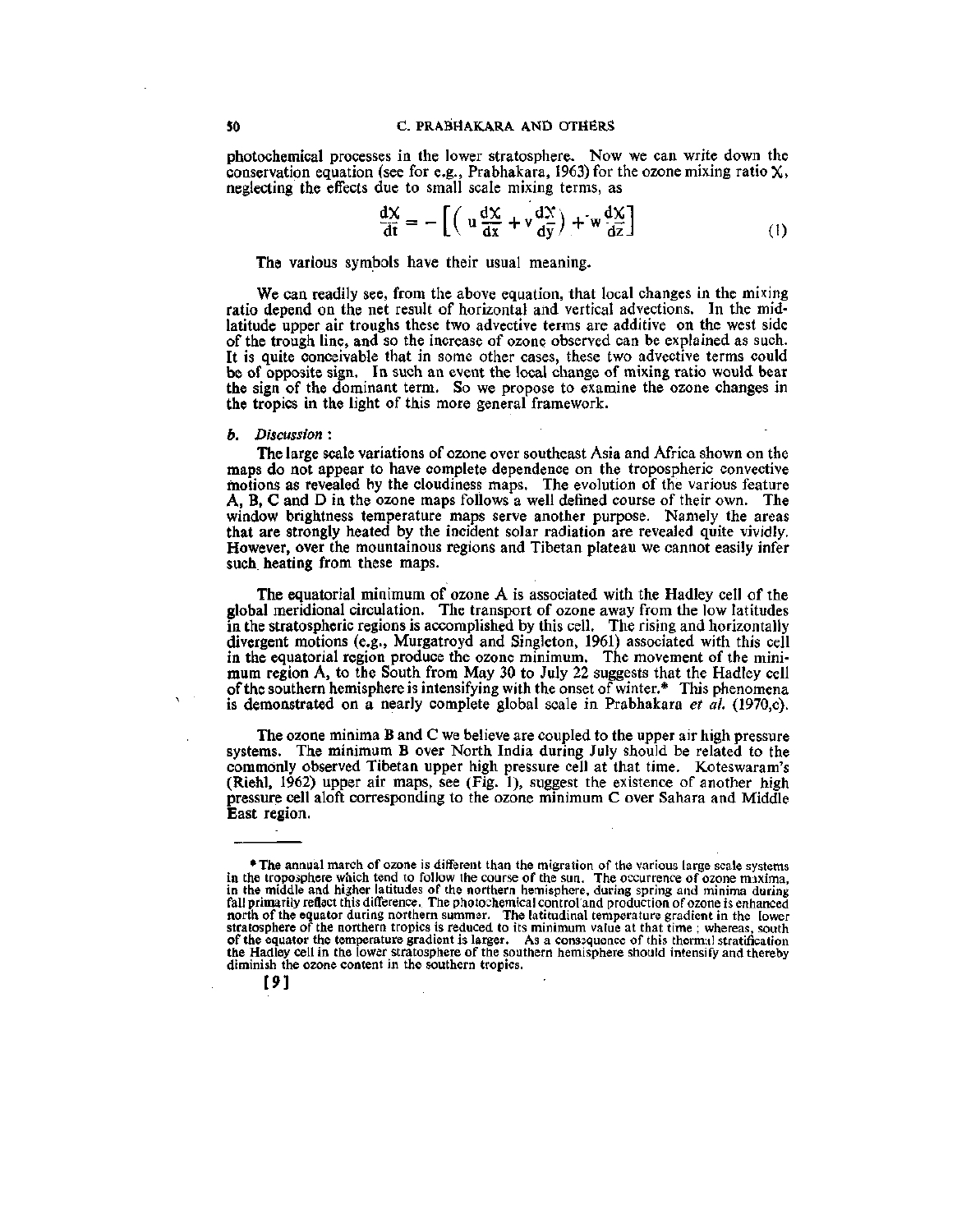The minimum B appears to have migrated rapidly from over Burma and Chinato North India during a brief period from late June to July. Such a movement of upper air high pressure system was also noticed in earlier studies (e.g., Mason and Anderson, 1963).

The ozone minima  $B$  and  $C$  associated with upper air high pressure systems appear to be anomalous on the first sight, in view of the fact that we normally expect subsidence motions in high pressure cells. The subsidence should add to the total ozone and increase it. There is evidence of such mid-tropospheric subsidence motions over broad regions of West Pakistan and Rajasthan in India during summer season from both observational (Brayson *et al.,* 1966) and theoretical (Das, 1962.) studies.

The ' Tibetan' high pressure region is produced largely by thermal effects (Murakami, 1958). During summer the hot desert regions over northwest India produce a low pressure near the surface which is shallow, about 3 km thick, followed by a high pressure aloft. The copious amount of rainfall over northeast India and the heating of the vast cloud free area of Tibetan plateau also increases the temperature in the mid-tropospheric regions which extend further the horizontal dimensions of the upper air high pressure region. On account of the immense areal coverage of this upper air high and the mechanism by which it is developed and maintained we believe that subsidence in this upper air high is relatively weak and that the vertical extent of this subsidence is limited to the lowest layers of the statically stable region above the tropopause. With this configuration of weak subsidence and horizontally diverging winds in this quasi stationary system we contend that the horizontal advection of ozone in the lower stratosphere would overweigh (see Equation 1) the vertical transport. As a consequence the total ozone decreases in this high pressure system. This mechanism appears to satisfy the observational features of our ozone measurements and also is consistent with the various findings mentioned earlier.

The same mechanism appears to explain satisfactorily the ozone minimum over the Sahara and middle east region where an upper air high pressure cell also exists.

In addition to these two high pressure cells it appears that during. July 1969, over the Gulf of Mexico and central America region there is an upper air high and a corresponding shallow minimum ozone center (Prabhakara *et al.,* 1970c). We believe all these ozone minima stem from the same mechanism and the strength of the minimum is an index of the intensity of the upper air high pressure system.

The stratospheric easterlies which are established over the mid-latitudes during spring, extend gradually to lower latitudes. The ozone tongues oriented in the northeasterly direction and the ozone rich cells that appear to be aligned with these tongues (Fig. 3a) suggest this easterly upper air flow. These ozone-rich cells in the first period are probably of advective origin.

As we go to the second period, June 19-July 4, these cells and tongues are getting better organized and they convey the impression that they are intruding upon the regions of ozone minima B and C associated with the apparently not yet well established high pressure regions. In this period we notice what appears to be the marked development of the ozone minimum B over north Burma and China (Fig. 3b).

Finally, in the last period, that is July 5-22, these ozone rich cells are noticed to follow a path along the southern rim of the ozone minimum B over north India.

[10]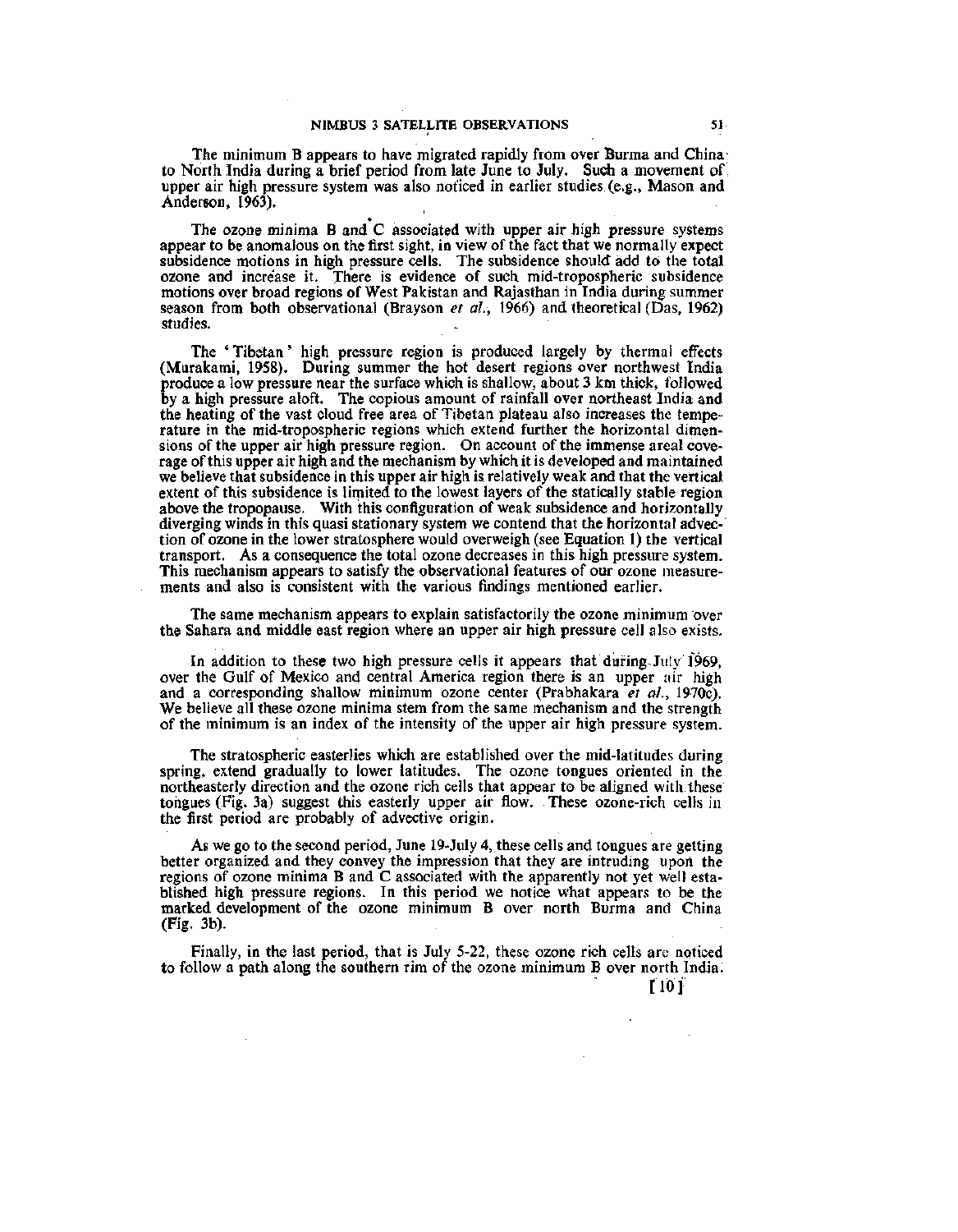Further there are preferred regions where these cells are strongly displayed. One region is on the West Coast of Burma and another one on the West Coast of South India. These geographic areas are under the influence of intense monsoon activity. The significant increase of ozone in these cells can be explained only by invoking substantial subsidence in the lower stratosphere. A case study of monsoon depression in the Bay of Bengal by Koteswaram and George (1958) suggests the existence of subsidence. Horizontal advection should play a secondary role in 'such cases.



Fto. 5. 100 mb contours and winds for the month of July, 1969, based on the Free University of Berlin (1969) analysis.

In order to support our ozone observations we have presented in Figure 5 the monthly mean 100 mb height field map for July 1969, based on Free University of Berlin (1969) analysis. The mean wind velocities taken from the same source are also shown on this map. One broad upper air high pressure region is depicted in this map as the data apparently are inadequate to delineate more cells. However, we believe if the data were adequate in geographic coverage this broad upper air high could have been resolved into two cells corresponding to our observed ozone minima B and C in July 1969.

The wind data on this 100 mb map suggests the establishment of easterly tropical jet during July. There is a strong association between the strong easterly winds and the ozone-rich cells. The sequence of ozone maxima (Fig. 3c) starting from near Taiwan on the east, through Burma, south India (approximately 13°N) and across Africa (approximately 10°N) on the west, allows us to infer the existence of a strong wind system from one end to the other. The location of the tropical easterly jet stream, on July 25, 1955, as shown in Figure 1 and, also shown by Flohn (1964) on a climatological mean basis for the months of July and August, lends support to our inference.

[11]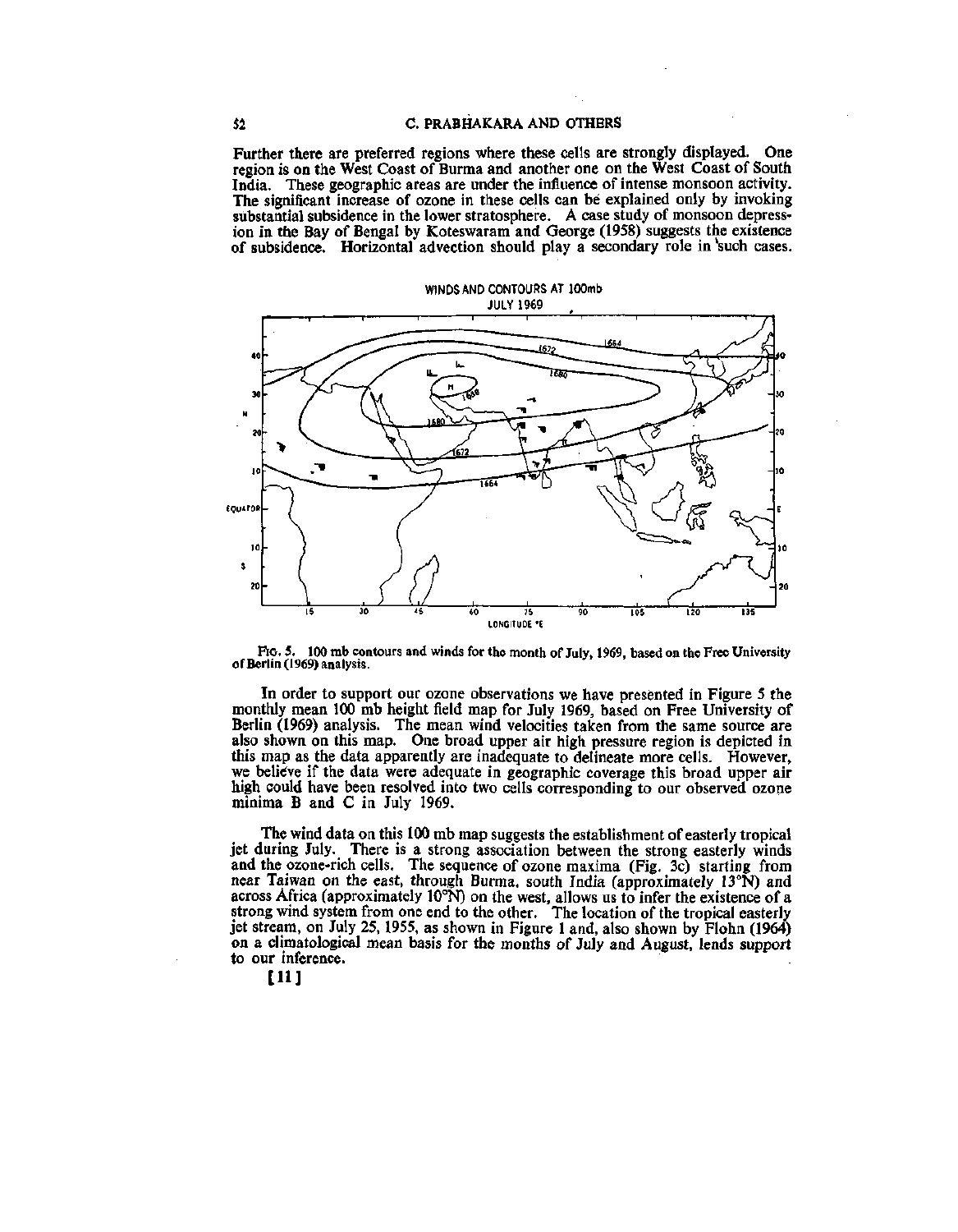### NIMBUS 3 SATELLITE OBSERVATIONS 53

Another interesting feature is the ozone maximum cell shown on Figure 3c to the west of Pailippiaes. Tais we believe is associated with Typhoon Tess. Apparently Typlioon Tess reached typhoon strength (De Angelis, 1970) on the 8th July 1969, 360 miles west of Minila and subsequently dissipated. The ozone variations associated with tropical cyclones, will be the subject of a future study.

# **CONCLUSIONS**

From the Nimbus 3 satellite observations of ozone we are able to infer the development of the Tibetan upper air high and the easterly jet stream during the summer months of June and July. Due to the wide separation of 26° longitude between the successive orbits of the satellite, the IRIS data do not permit us to follow these developments on a day to day basis over small geographic areas. The two to three week composite maps of ozone, that we have presented, mask some of the significant details regarding the dynamics of the jet. Hence, it is not possible for us to probe into the nature of the circulation across the jet at the entrance and exit regions. Despite this limitation our study establishes, for the first time, the feasibility of studying the tropical easterly jet with the help of ozone measurements. A geosynchronous satellite suitably instrumented to measure the atmospheric ozone can aid the meteorologists in understanding and predicting the onset and development of summer monsoon.

#### **REFERENCES**

- BRYSON, R. A. and BAERREIS, D. A. 1967. Possibilities of major climatic modifications and their implications : Northwest India, a case for study. *Bull, of Amer. Met. Soc,* 48 : 136-142.
- DAS, P. K. 1962. Mean vertical motion and nonadiabatic heat sources over India during the monsoon. *Tellus,* 14 : 212-220.
- DE ANGELIS, R. M. 1970. Typhoons of the Western North Pacific. 1969. *Mariner's Weather Log,* 14 (3) : 126, May 1970.
- DOBSON, G. M. B., HARISON, D. N. and LAWRENCE, J. 1927. Measurements of the amount of ozone in the earth's atmosphere and its relation to other geophysical conditions. *Proc. of Roy. Soc. London, A.,* 114: 521-541.
- FLOHN, H . 1964. Investigations of the tropical easterly jet. *Bonnen Meteorologische Abhal dungen, Heft* 4 (1964) *Meteo'rologishes Istitut Der Universitat Bonn. Ferd-Dummlers Verlag, Bonn.* 83 pp.
- FREE UNTVERSITY OF BERLIN. 1969. Beilage Zur Berliner Wetter Karte; July 1969. Institut fur Meteorologie und Geophysik der Frein Universitat, Berlin.

KoTESWARAM, P. 1958a. The easterly jet stream in the tropics. *Tellus,* 10 : 24-42.

1958b. The Asian summer monsoon and the general circulation over the tropics. *Syn^osium on : Monsoons of the World,* 1958. pp. 105-110.

• and GEORGE, C. A. 1958. A case study of a monsoon depression in the Bay of Bengal. *Symposium on : Monsoons of the World,* 1958. 146-156.

- MASON, R. B. and ANDERSON C. E. 1963. The development and decay of the 100 mb summer time anticyclone over Southern Asia. *Monthly Weather Review,* 91 : 3-12.
- MURGATROYD, R. J. and SINGLETON, F. 1961. Possible msridional circulation in the stratosphere and mesosphere. *Quar. Jour. Roy. Met. Soc.,* 87 : 125-135,

**[12J**